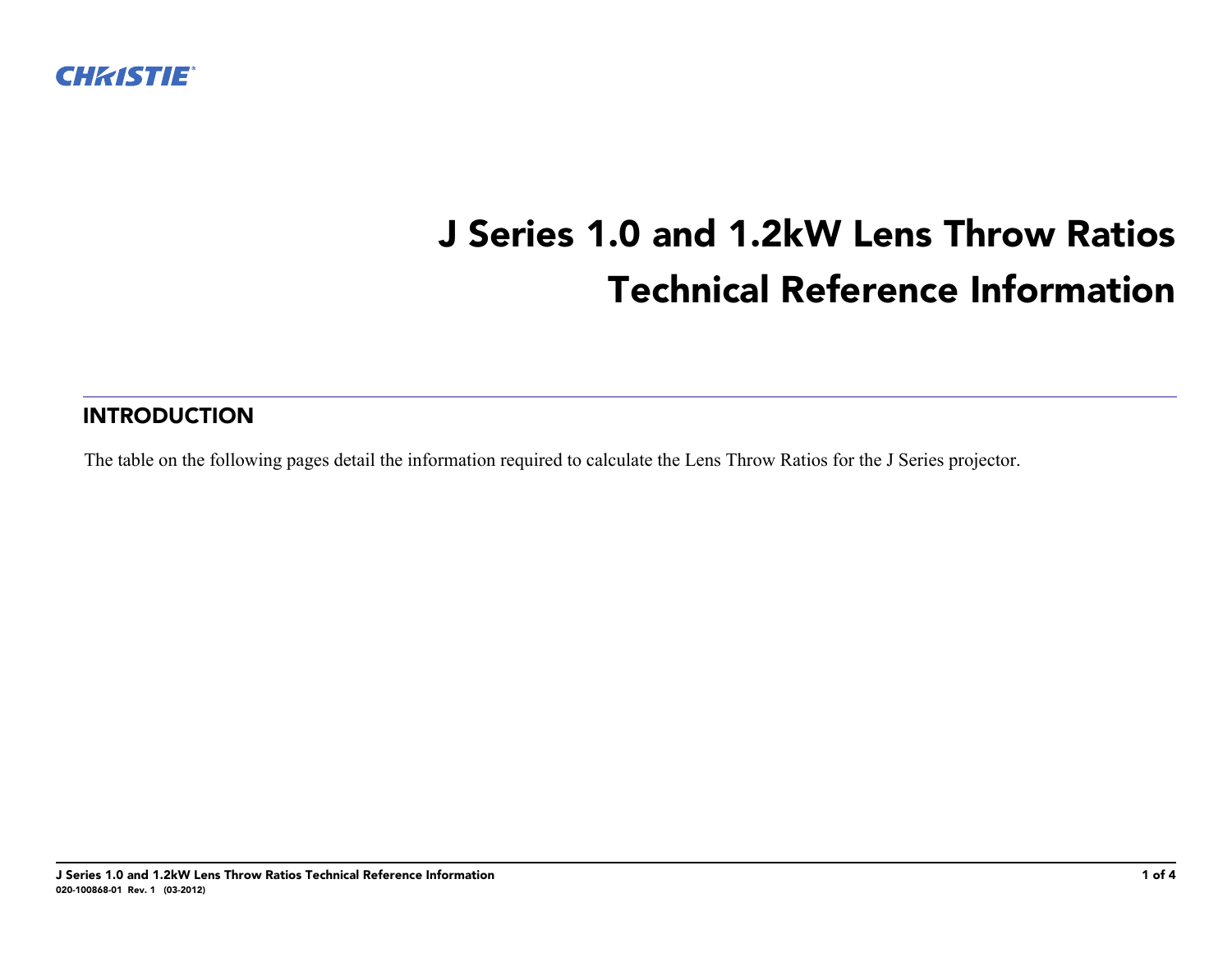

| <b>J SERIES HD LENS INFORMATION</b>                                                                                                                                                                                                                                            |                         |                                    |                                |                 |                      |                             |                 |
|--------------------------------------------------------------------------------------------------------------------------------------------------------------------------------------------------------------------------------------------------------------------------------|-------------------------|------------------------------------|--------------------------------|-----------------|----------------------|-----------------------------|-----------------|
|                                                                                                                                                                                                                                                                                |                         | <b>Throw Distance (TD) Formula</b> |                                | <b>Vertical</b> | <b>Horizontal</b>    | <b>Min/Max Screen Width</b> |                 |
| <b>Lens Name</b>                                                                                                                                                                                                                                                               | Ratio                   | <b>Standard (Inches)</b>           | Metric (cm)                    | <b>Offset</b>   | <b>Offset</b>        | <b>Standard (Inches)</b>    | Metric (cm)     |
| CHRISTIE ILS LENS 0.73:1 SX+/0.67:1<br>HD 0.95" 3-CHIP DLP®<br>$(118-100110-01)$                                                                                                                                                                                               | 0.67:1<br><b>Fixed</b>  | $TD = 0.703 \times W + 3.204$      | $TD = 0.703 \times W + 8.140$  | $+/- 35\%$ V    | $+/- 12\%$ H         | 57.04 to 555.62             | 144.9 to 1411.3 |
|                                                                                                                                                                                                                                                                                |                         |                                    |                                |                 |                      |                             |                 |
| CHRISTIE ILS LENS 1.2:1 SX+ / 1.1:1<br>HD 0.95" 3-CHIP DLP®<br>$(118-100117-01)$                                                                                                                                                                                               | 1.1:1<br><b>Fixed</b>   | $TD = 1.139 \times W + 4.212$      | $TD = 1.139 \times W + 10.70$  | +/- $120\%$ V   | $+/- 42\%$ H         | 100.03 to 515.0             | 254.1 to 1308.1 |
|                                                                                                                                                                                                                                                                                |                         |                                    |                                |                 |                      |                             |                 |
| CHRISTIE ILS LENS 1.25-1.6:1 SX+/<br>1.16-1.49:1 HD 0.95" 3-CHIP DLP®                                                                                                                                                                                                          | $1.16 - 1.49:1$<br>Zoom | $TD = 1.159 \times W + 4.173$      | $TD = 1.159 \times W + 10.60$  | $+/- 102\%$ V   | $+/- 40\%$ H         | 98.34 to 506.10             | 249.8 to 1285.5 |
| $(118-100111-01)$                                                                                                                                                                                                                                                              |                         | $TD = 1.495 \times W + 4.252$      | $TD = 1.495 \times W + 10.80$  | $+/- 102\%$ V   | $+/- 40\%$ H         | 76.18 to 392.28             | 193.5 to 996.4  |
|                                                                                                                                                                                                                                                                                |                         |                                    |                                |                 |                      |                             |                 |
| CHRISTIE ILS LENS 1.5-2.0:1 SX+ / 1.4-<br>1.8:1 HD 0.95" 3-CHIP DLP®                                                                                                                                                                                                           | $1.4 - 1.8:1$<br>Zoom   | $TD = 1.392 \times W + 0.566$      | $TD = 1.392 \times W + 1.440$  | $+/- 120\%$ V   | $+/- 42\%$ H         | 112.75 to 678.54            | 286.4 to 1723.5 |
| $(118-100112-01)$                                                                                                                                                                                                                                                              |                         | $TD = 1.884 \times W + 0.720$      | $TD = 1.884 \times W + 1.830$  | $+/- 120\%$ V   | $+/- 42\% \text{ H}$ | 83.18 to 501.06             | 211.3 to 1272.7 |
|                                                                                                                                                                                                                                                                                |                         |                                    |                                |                 |                      |                             |                 |
| CHRISTIE ILS LENS 2.0-2.8:1 SX+ / 1.8-<br>2.6:1 HD 0.95" 3-CHIP DLP®                                                                                                                                                                                                           | $1.8 - 2.6:1$           | $TD = 1.876 \times W + 0.795$      | $TD = 1.876 \times W + 2.020$  | $+/- 120\%$ V   | $+/- 42\%$ H         | 83.50 to 503.14             | 212.1 to 1278.0 |
| $(118-100113-01)$                                                                                                                                                                                                                                                              | Zoom                    | $TD = 2.579 \times W + 0.393$      | $TD = 2.579 \times W + 1.00$   | $+/- 120\%$ V   | $+/- 42\% \text{ H}$ | 61.22 to 366.57             | 155.5 to 931.1  |
|                                                                                                                                                                                                                                                                                |                         |                                    |                                |                 |                      |                             |                 |
| CHRISTIE ILS LENS 2.8-4.5:1 SX+/2.6-                                                                                                                                                                                                                                           | $2.6 - 4.1:1$           | $TD = 2.517 \times W + 12.40$      | $TD = 2.517 \times W + 31.50$  | $+/- 120\%$ V   | $+/- 42\% \text{ H}$ | 137.44 to 699.05            | 349.1 to 1775.6 |
| 4.1:1 HD 0.95" 3-CHIP DLP®<br>$(118-100114-01)$                                                                                                                                                                                                                                | Zoom                    | $TD = 4.119 \times W + 11.88$      | $TD = 4.119 \times W + 30.20$  | $+/- 120\%$ V   | $+/- 42\% \text{ H}$ | 84.09 to 427.24             | 213.6 to 1085.2 |
|                                                                                                                                                                                                                                                                                |                         |                                    |                                |                 |                      |                             |                 |
| CHRISTIE ILS LENS 4.5-7.5:1 SX+/4.1-                                                                                                                                                                                                                                           | $4.1 - 6.9:1$<br>Zoom   | $TD = 4.083 \times W + 13.46$      | $TD = 4.083 \times W + 34.20$  | $+/- 120\%$ V   | $+/- 42\% \text{ H}$ | 112.40 to 768.03            | 285.5 to 1950.8 |
| 6.9:1 HD 0.95" 3-CHIP DLP®<br>$(118-100115-01)$                                                                                                                                                                                                                                |                         | $TD = 6.867 \times W + 13.30$      | $TD = 6.867 \times W + 33.80$  | $+/- 120\%$ V   | $+/- 42\% \text{ H}$ | 66.85 to 456.73             | 169.8 to 1160.1 |
|                                                                                                                                                                                                                                                                                |                         |                                    |                                |                 |                      |                             |                 |
| CHRISTIE ILS LENS 7.5-11.2:1 SX+/                                                                                                                                                                                                                                              | $6.9 - 10.4:1$<br>Zoom  | $TD = 6.739 \times W + 20.27$      | $TD = 6.739 \times W + 51.50$  | +/- 120% V      | $+/- 42\% \text{ H}$ | 67.08 to 464.33             | 170.4 to 1179.4 |
| 6.9-10.4:1 HD 0.95" 3-CHIP DLP®<br>$(118-100116-01)$                                                                                                                                                                                                                           |                         | $TD = 10.111 \times W + 19.84$     | $TD = 10.111 \times W + 50.40$ | $+/- 120\%$ V   | $+/- 42\% \text{ H}$ | 44.76 to 309.56             | 113.7 to 786.3  |
| NOTES: 1) Calculated Throw Distance values are subject to a +/-5% lens tolerance. 2) Calculated Vertical and Horizontal Offsets are subject to a +/-7% centering tolerance. 3) Throw distance is measured from the<br>middle of the front foot of the projector to the screen. |                         |                                    |                                |                 |                      |                             |                 |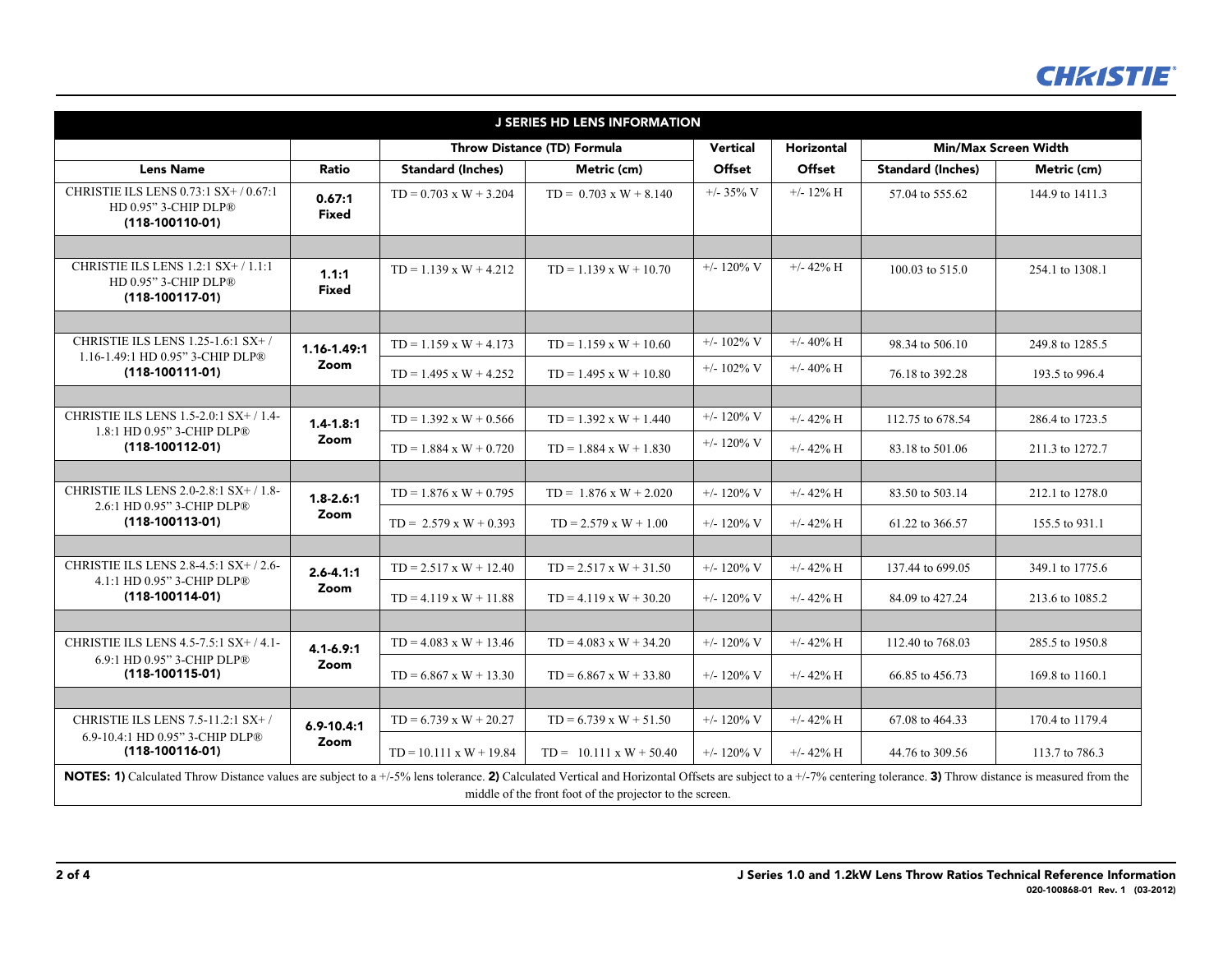## **CHRISTIE®**

| <b>J SERIES SX+ LENS INFORMATION</b>                                                                                                                                                                               |                        |                                    |                                                          |               |                   |                             |                 |  |
|--------------------------------------------------------------------------------------------------------------------------------------------------------------------------------------------------------------------|------------------------|------------------------------------|----------------------------------------------------------|---------------|-------------------|-----------------------------|-----------------|--|
|                                                                                                                                                                                                                    |                        | <b>Throw Distance (TD) Formula</b> |                                                          | Vertical      | <b>Horizontal</b> | <b>Min/Max Screen Width</b> |                 |  |
| <b>Lens Name</b>                                                                                                                                                                                                   | Ratio                  | <b>Standard (Inches)</b>           | Metric (cm)                                              | Offset        | Offset            | <b>Standard (Inches)</b>    | Metric (cm)     |  |
| CHRISTIE ILS LENS 0.73:1 SX+/0.67:1<br>HD 0.95" 3-CHIP DLP®<br>$(118-100110-01)$                                                                                                                                   | 0.73:1<br><b>Fixed</b> | $TD = 0.760 \times W + 3.267$      | $TD = 0.760 \times W + 8.30$                             | $+/- 23\%$ V  | $+/- 13\%$ H      | 52.67 to 513.70             | 133.8 to 1304.8 |  |
| CHRISTIE ILS LENS 1.2:1 SX+/1.1:1<br>HD 0.95" 3-CHIP DLP®<br>$(118-100117-01)$                                                                                                                                     | 1.2:1<br><b>Fixed</b>  | $TD = 1.233 \times W + 5.59$       | $TD = 1.233 \times W + 14.2$                             | $+/- 100\%$ V | $+/- 50\%$ H      | 91.3 to 474.4               | 231.9 to 1205   |  |
| CHRISTIE ILS LENS 1.25-1.6:1 SX+/<br>1.16-1.49:1 HD 0.95" 3-CHIP DLP®<br>$(118-100111-01)$                                                                                                                         | $1.25 - 1.6:1$         | $TD = 1.255 \times W + 4.173$      | $TD = 1.255 \times W + 10.60$                            | $+/- 73\%$ V  | $+/- 45\%$ H      | 90.78 to 467.20             | 230.6 to 1186.7 |  |
|                                                                                                                                                                                                                    | Zoom                   | $TD = 1.618 \times W + 4.291$      | $TD = 1.618 \times W + 10.90$                            | $+/- 73\%$ V  | $+/- 45\%$ H      | 70.31 to 363.24             | 178.6 to 920.1  |  |
| CHRISTIE ILS LENS 1.5-2.0:1 SX+/1.4-<br>1.8:1 HD 0.95" 3-CHIP DLP®<br>$(118-100112-01)$                                                                                                                            | $1.5 - 2.0:1$          | $TD = 1.508 \times W + 0.4488$     | $TD = 1.508 \times W + 1.140$                            | $+/- 100\%$ V | $+/- 50\%$ H      | 104.09 to 626.29            | 264.4 to 1590.8 |  |
|                                                                                                                                                                                                                    | Zoom                   | $TD = 2.040 \times W + 0.6929$     | $TD = 2.040 \times W + 1.760$                            | $+/- 100\%$ V | $+/- 50\%$ H      | 76.85 to 462.87             | 195.2 to 1175.7 |  |
|                                                                                                                                                                                                                    |                        |                                    |                                                          |               |                   |                             |                 |  |
| CHRISTIE ILS LENS 2.0-2.8:1 SX+ / 1.8-<br>2.6:1 HD 0.95" 3-CHIP DLP®                                                                                                                                               | $2.0 - 2.8:1$          | $TD = 2.033 \times W + 0.7795$     | $TD = 2.033 \times W + 1.980$                            | $+/- 100\%$ V | $+/- 50\%$ H      | 77.08 to 464.44             | 195.8 to 1179.7 |  |
| $(118-100113-01)$                                                                                                                                                                                                  | Zoom                   | $TD = 2.793 \times W + 0.4212$     | $TD = 2.793 \times W + 1.070$                            | $+/- 100\%$ V | $+/- 50\%$ H      | 56.53 to 338.46             | 143.6 to 859.7  |  |
| CHRISTIE ILS LENS 2.8-4.5:1 SX+/2.6-                                                                                                                                                                               | $2.8 - 4.5:1$<br>Zoom  | $TD = 2.727 \times W + 12.32$      | $TD = 2.727 \times W + 31.30$                            | $+/- 100\%$ V | $+/- 50\%$ H      | 126.88 to 645.23            | 322.3 to 1638.9 |  |
| 4.1:1 HD 0.95" 3-CHIP DLP®<br>$(118-100114-01)$                                                                                                                                                                    |                        | $TD = 4.458 \times W + 11.81$      | $TD = 4.458 \times W + 30.00$                            | $+/- 100\%$ V | $+/- 50\%$ H      | 77.71 to 394.76             | 197.4 to 1002.7 |  |
|                                                                                                                                                                                                                    |                        |                                    |                                                          |               |                   |                             |                 |  |
| CHRISTIE ILS LENS 4.5-7.5:1 SX+/4.1-                                                                                                                                                                               | $4.5 - 7.5:1$          | $TD = 4.422 \times W + 13.46$      | $TD = 4.422 \times W + 34.20$                            | $+/- 100\%$ V | $+/- 50\%$ H      | 103.77 to 709.17            | 263.6 to 1801.3 |  |
| 6.9:1 HD 0.95" 3-CHIP DLP®<br>$(118-100115-01)$                                                                                                                                                                    | Zoom                   | $TD = 7.432 \times W + 13.26$      | $TD = 7.432 \times W + 33.70$                            | $+/- 100\%$ V | $+/- 50\%$ H      | 61.77 to 422.01             | 156.9 to 1071.9 |  |
| CHRISTIE ILS LENS 7.5-11.2:1 SX+/<br>6.9-10.4:1 HD 0.95" 3-CHIP DLP®<br>$(118-100116-01)$                                                                                                                          | $7.5 - 11.2:1$<br>Zoom | $TD = 7.300 \times W + 20.19$      | $TD = 7.300 \times W + 54.50$                            | $+/- 100\%$ V | $+/- 50\%$ H      | 61.96 to 428.70             | 157.4 to 1088.9 |  |
|                                                                                                                                                                                                                    |                        | $TD = 10.947 \times W + 19.84$     | $TD = 10.947 \times W + 50.40$                           | $+/- 100\%$ V | $+/- 50\%$ H      | 41.33 to 285.90             | 105.0 to 726.2  |  |
| NOTES: 1) Calculated Throw Distance values are subject to a +/-5% lens tolerance. 2) Calculated Vertical and Horizontal Offsets are subject to a +/-7% centering tolerance. 3) Throw distance is measured from the |                        |                                    | middle of the front foot of the projector to the screen. |               |                   |                             |                 |  |